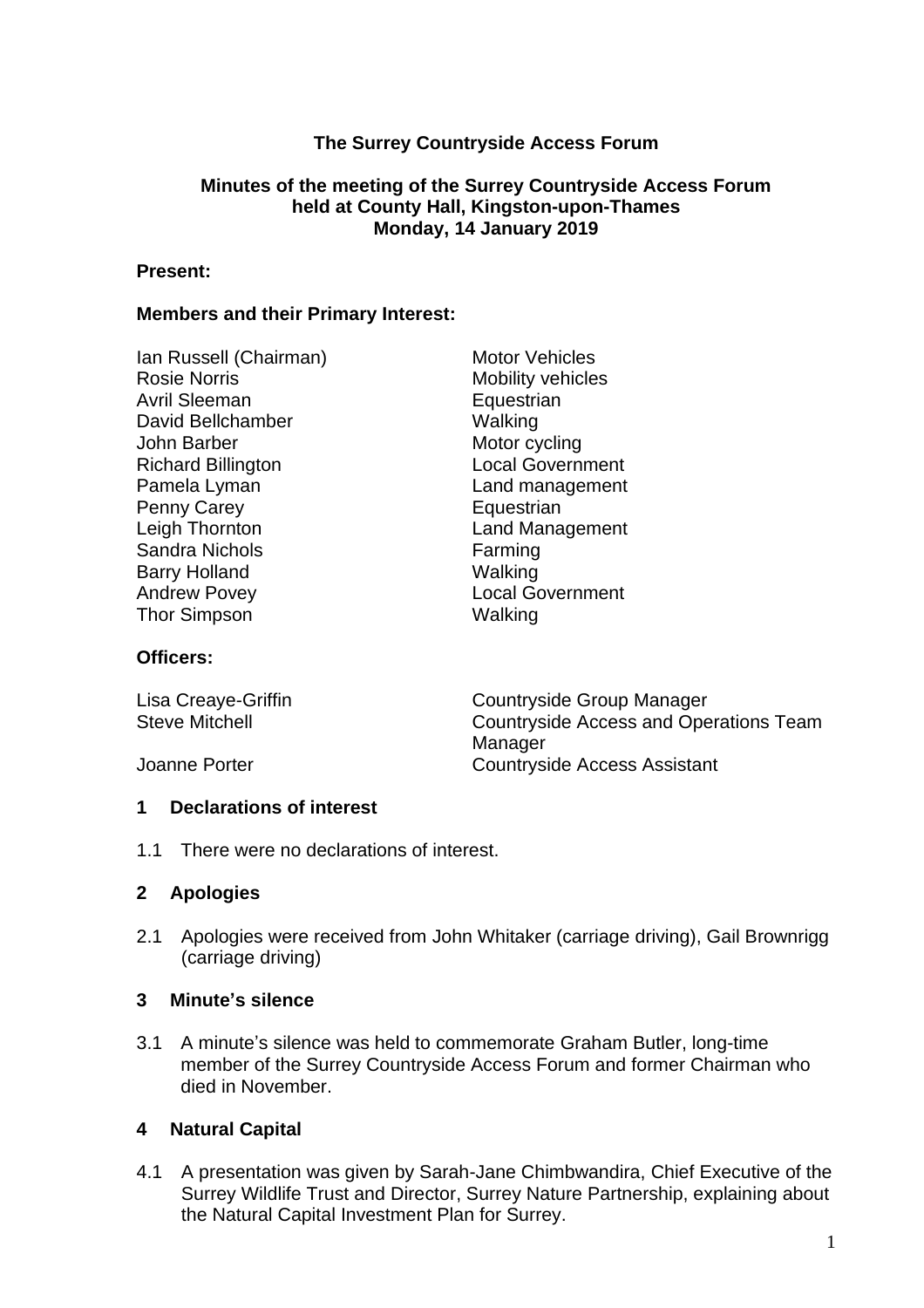**Action:** Joanne will circulate the presentation around members.

- 4.2 Sarah-Jane said that there is currently a consultation being run by Defra for a policy of 'net gain development'
- 4.3 Pamela asked Sarah Jane to explain green bonds
- 4.4 Sarah Jane said that part of the repayment of the bond has to go towards a green project.
- 4.5 The Surrey Nature Partnership tries to link in with the local economic partnerships. Investment in and enhancement of natural assets improves the chances of having a healthy local economy.
- 4.6 Andrew asked if the Surrey Nature Partnership is consulted on developments and if it receives CIL money.
- 4.7 Sarah Jane said that the SyNP is consulted on strategic plans, and it is also a Statutory Consultee. The SyNP has raised awareness of the debate in the local plan making process.
- 4.8 Sarah Jane said that it is not appropriate at the moment for the SyNP to receive money as it is not set up to receive money, although some Nature Partnerships have been set up to do this.
- 4.9 At the moment the SyNP has very little resource.
- 4.10 Richard Billington asked about the threats to Surrey woodlands from disease such as Ash dieback. These could impact negatively on the value of the asset to the community. Is there an upward voice to report these types of issues?
- 4.11 Sarah Jane said that the Nature Partnerships do have a voice, such as through the new 25 year Environment Plan being prepared by Defra.
- 4.12 Avril asked if the SyNP had been consulted on the Tandridge Garden Village proposals.
- 4.13 Sarah Jane said that it had been consulted on this, and that is why the net gain approach for biodiversity when considering developments is important. It would be good if this were mandatory for all developments.
- 4.14 Avril asked about the make-up of the membership of the Surrey Nature Partnership, and commented that there weren't any users involved. Sarah Jane said that the membership was not a closed shop and that if anyone did want to become involved then they would be welcome to apply to join.
- **5 Feedback from: Caring for the Countryside Consultation; Workshop on the Strategy for Countryside Estate; Surrey Hills AONB symposium at the University of Surrey.**
- 5.1 Lisa gave a presentation outlining the results of the Caring for the Countryside Consultation.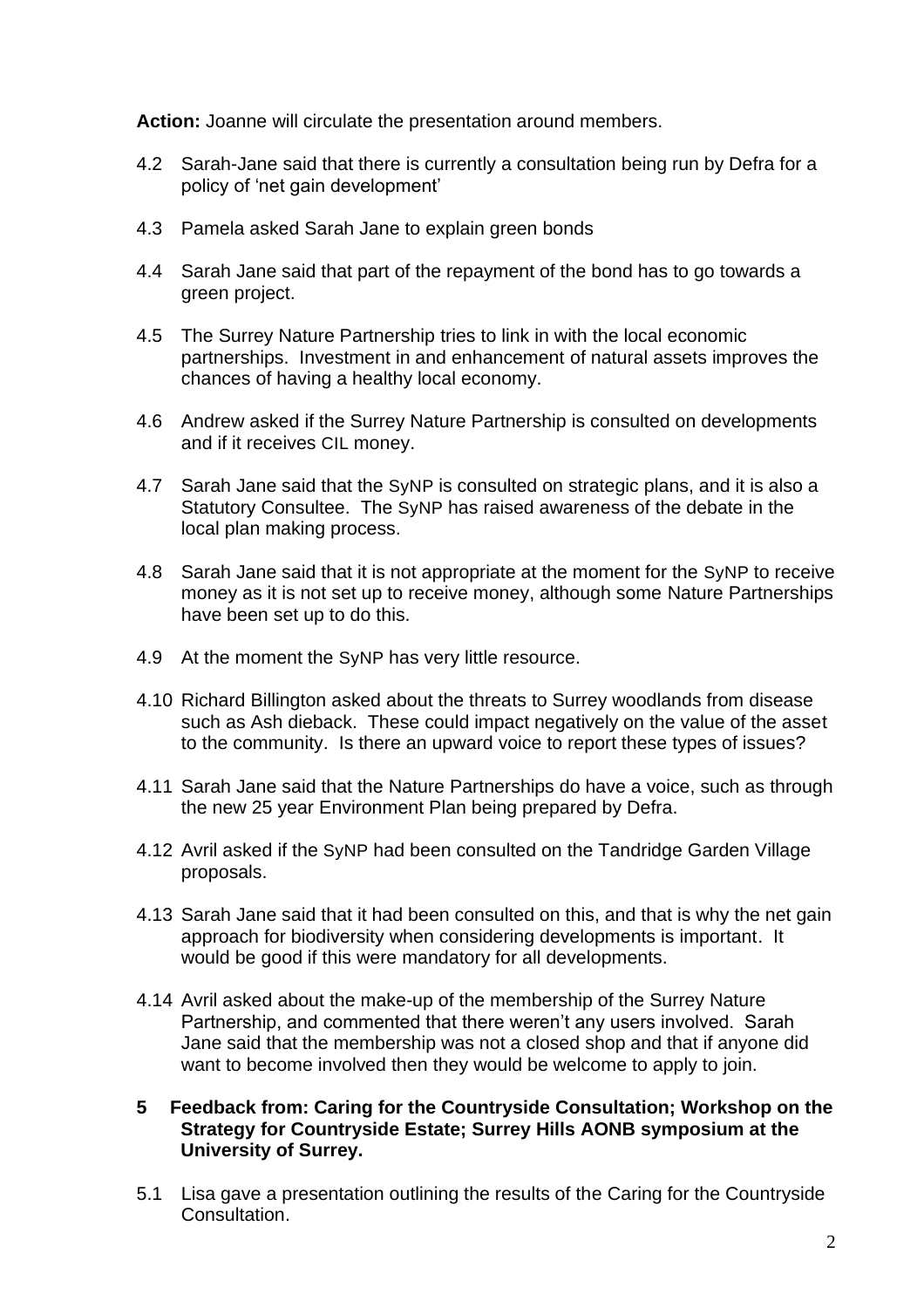**Action –** Joanne to circulate the presentation around members.

- 5.2 Ian and Pamela attended one of the workshops related to the Strategy for the Countryside Estate.
- 5.3 Lisa said that it was a good opportunity for users to realise the wider issues related to the countryside estate and not just the ones on their local site.
- 5.4 Pamela felt that the biodiversity assets of the sites weren't considered, and the aim was to find ways to increase visitor numbers which could have a negative impact on biodiversity. She felt that the Sandford principle should apply.
- 5.5 Lisa said that the biodiversity value of the sites is well known, but accepts that this was not discussed in great depth at the workshops.
- 5.6 Lisa said that it was interesting to see the difference in the opinions of the younger and older age groups. The younger age group was more willing to accept that they had to pay for things such as car parking as long as the reason why was explained. The older age group was more against paying extra for things in principle.
- 5.7 Rosie commented on the number of people in the consultation who asked for more accessible routes –does this means that people would prefer gates to stiles?
- 5.8 Ian reported that the Surrey Hills Symposium was to celebrate 60 years of the Surrey Hills AONB.
- 5.9 The main discussion was about whether the Surrey Hills should remain an Area of Outstanding Natural Beauty or a National Park.
- 5.10 One of the speakers spoke of the idea of London and the south east becoming an urban National Park.
- 5.11 A local farmer, Hugh Broom also spoke he has an estate with lots of access. Ian said that it was interesting how he keeps the various users from conflicting with each other. Hugh Broom spoke about a lot of issues that are relevant to SCAF.
- 5.12 Ian is arranging a meeting with Hugh Broom to discuss the issues and to see if he would give a presentation to the SCAF in the future.
- 5.13 Sarah Jane said that it was important that there was a discussion and debate with the general public. It was valuable to hear lots of different voices and opinions.
- 5.14 Sarah Jane said that no decision was made at the end of the event about whether the AONB should become a national park There are pros and cons to becoming a national park, and also there isn't as much money available as there used to be.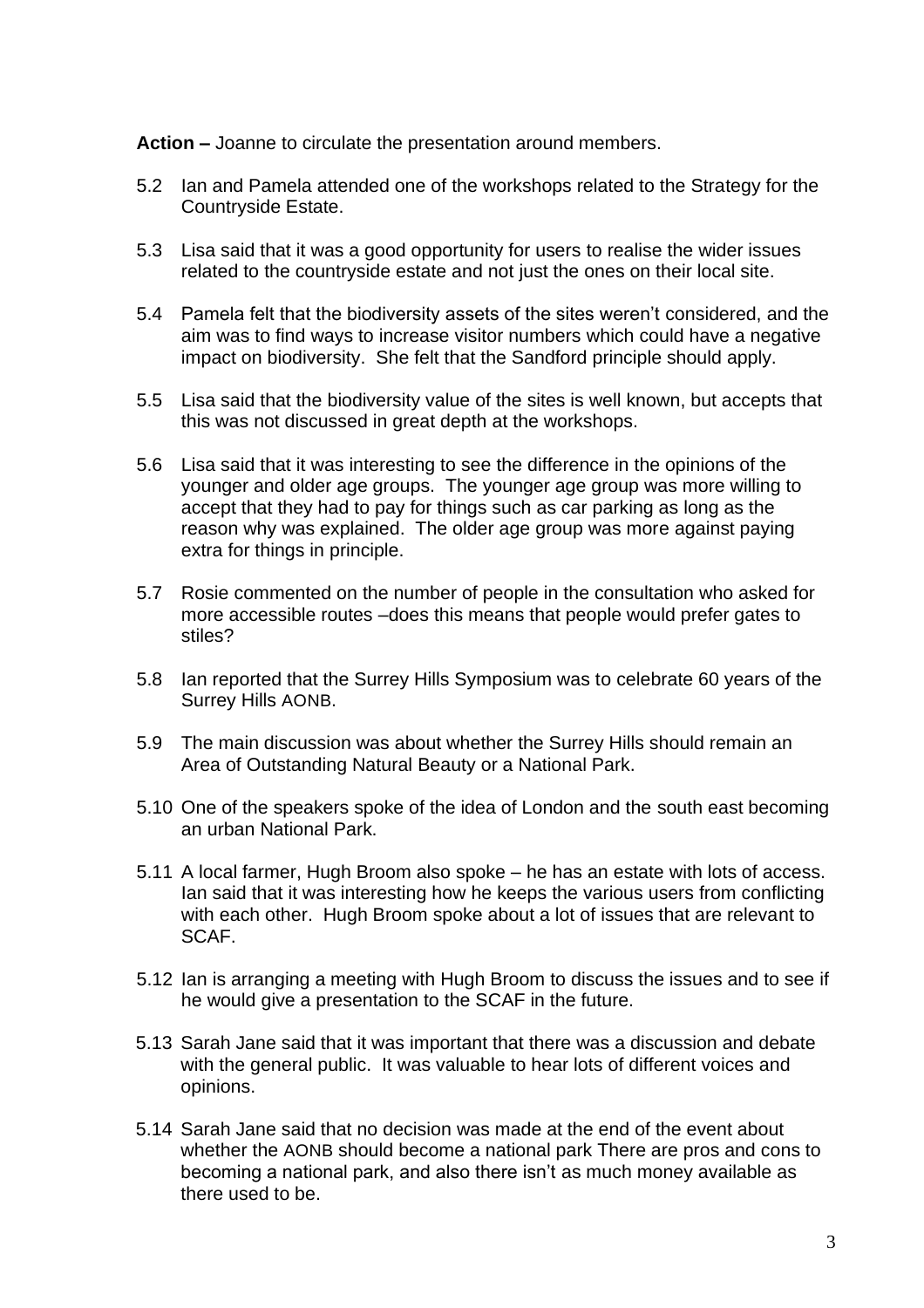- 5.15 Andrew said that it was a very interesting evening, and he thought it was a shame that no decision was made.
- 5.16 Sandra said that the government is looking at a new land management scheme and the Surrey Hills is running a pilot scheme for this.
- 5.17 Avril asked if there was a discussion about whether the Area of Great Landscape Value was going to be incorporated into the AONB. Lisa said that it wasn't discussed but there is an application to incorporate parts of the AGLV into the AONB. Natural England will look at Surrey after they have dealt with Suffolk. It has been delayed due to Brexit.

### **6 Minutes of previous meeting**

6.1 The minutes of the meeting held on 15 October 2018 were confirmed as a correct record after amending section 10.4 and 10.5.

## **7 Matters arising/action points**

- 7.1 Ian asked if there were any volunteers willing to be nominated as vice-chair. There were no volunteers so the SCAF will carry on without a vice-chair for the time-being.
- 7.2 David hasn't been able to take over the Facebook page yet.

**Action –** Joanne to talk to Kieran Foster again to try and sort out the transfer.

7.3 Ian has agreed to become the contact for the MoD liaison group

**Action –** Joanne to pass Ian contact details on to the group.

- 7.4 Joanne has spoken to Kieran and understands that the formal consultation for the Guildford Greenway is still to happen.
- 7.5 Lisa said that she is talking to the Surrey Wildlife Trust about issuing horsebox parking passes for the countryside estate car parks. If they are sold then it needs to be understood that there may not always be space to park a horsebox.
- 7.6 Avril said that that height barriers at other sites are also a problem, and she understands that there is a meeting arranged between SWT and horse riders to discuss the issue and try and find a solution.
- 7.7 Ian suggested inviting someone from the Surrey Hills AONB cycling group to a meeting. Ian said that he has been invited to a meeting of the Surrey Hills Byways working group.
- 7.8 Avril is concerned about the impact of the 2026 cut-off date for claiming historic rights of way on gaps in the network.
- 7.9 Avril is concerned that these gaps will be lost leaving big holes in the network if they are extinguished.